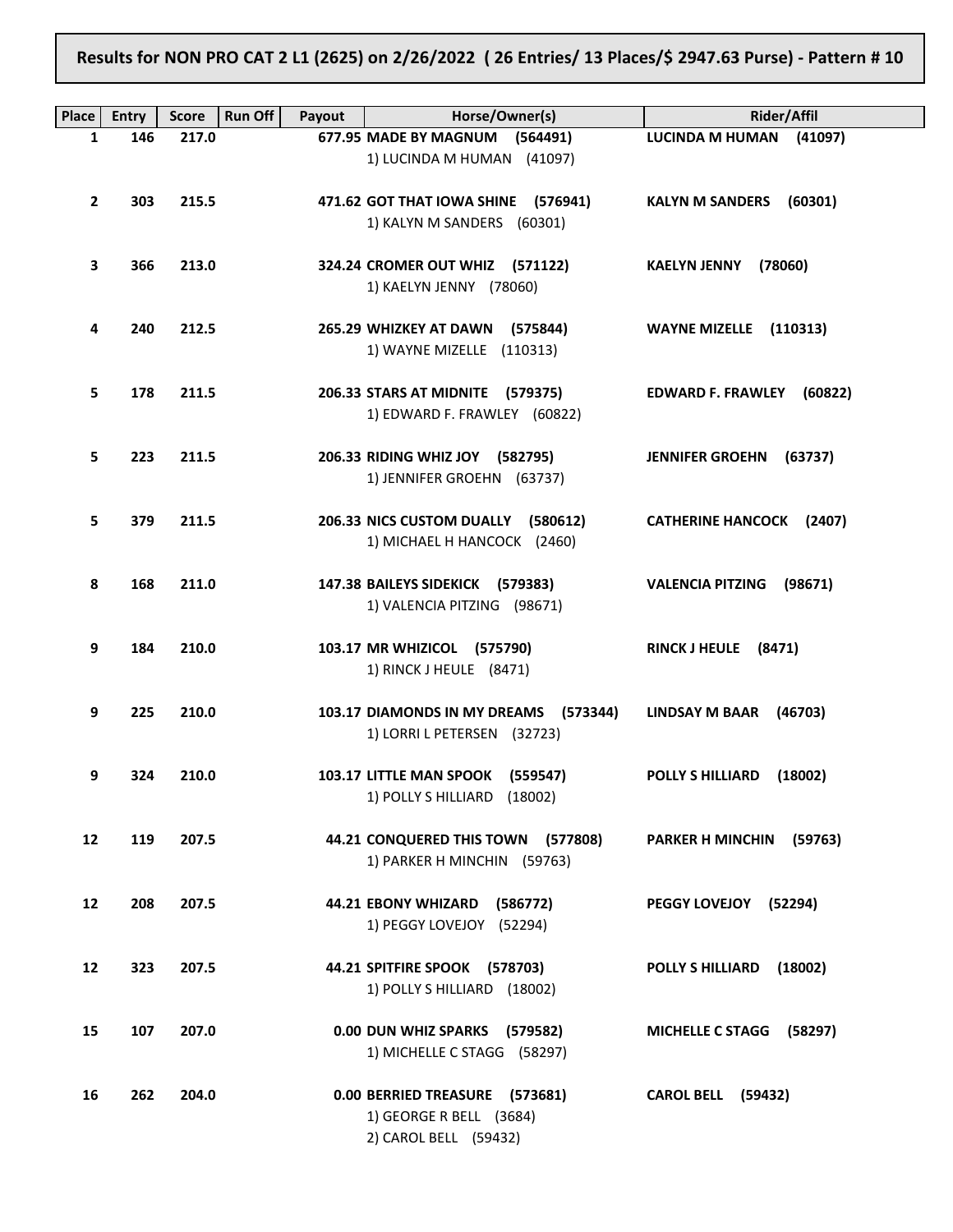| 16 | 352 | 204.0 | 0.00 SHINING SPOOK DANCER (579043)<br>1) RAEGAN SHEPHERD (110223)                                | (110223)<br><b>RAEGAN SHEPHERD</b>            |
|----|-----|-------|--------------------------------------------------------------------------------------------------|-----------------------------------------------|
| 18 | 276 | 203.0 | 0.00 BE AECH BEAU (583728)<br>1) ABIGAIL GRACE EHRINGER (92709)                                  | <b>ABIGAIL GRACE EHRINGER</b><br>(92709)      |
| 19 | 272 | 202.0 | 0.00 DONTRASHMYSTAGE (575788)<br>1) MILTON WHITE (55706)                                         | <b>MILTON WHITE</b><br>(55706)<br><b>FRHA</b> |
| 20 | 126 | 198.0 | 0.00 WALLAS CORONA (576450)<br>1) KATHARINE GEORGE CAPPE (106917)                                | <b>KATHARINE GEORGE CAPPE</b><br>(106917)     |
| 21 | 362 | 197.0 | 0.00 BLACK N GOLD (583826)<br>1) MARK HURD (82983)                                               | <b>MARK HURD</b><br>(82983)                   |
| 22 | 158 | 195.5 | <b>0.00 STARRY SPECIAL NITE</b><br>(588904)<br>1) ERIN L MCFARLAND (84006)                       | <b>ERIN L MCFARLAND</b><br>(84006)            |
| 23 | 132 | 0.0   | 0.00 SHINEYA (584398)<br>1) OLIVER RAY (19667)                                                   | <b>OLIVER RAY</b><br>(19667)                  |
| 23 | 224 | 0.0   | 0.00 XTRA DUN STEP (583884)<br>1) JENNIFER GROEHN (63737)<br>2) JERRY A DOUGLAS (110409)         | JERRY A DOUGLAS (110409)                      |
| 23 | 295 | 0.0   | 0.00 DOCS SHINING CROME (576906)<br>1) MICHAEL W MARKS (77349)                                   | <b>HEATHER MARKS</b><br>(92269)               |
| 23 | 297 | 0.0   | 0.00 SOME KINDA SHINE (548094)<br>1) KATE STEWART SEUTTER (37613)<br>2) ANEIKA M CRESPO (112579) | <b>KATE STEWART SEUTTER</b><br>(37613)        |

Show Secretary: